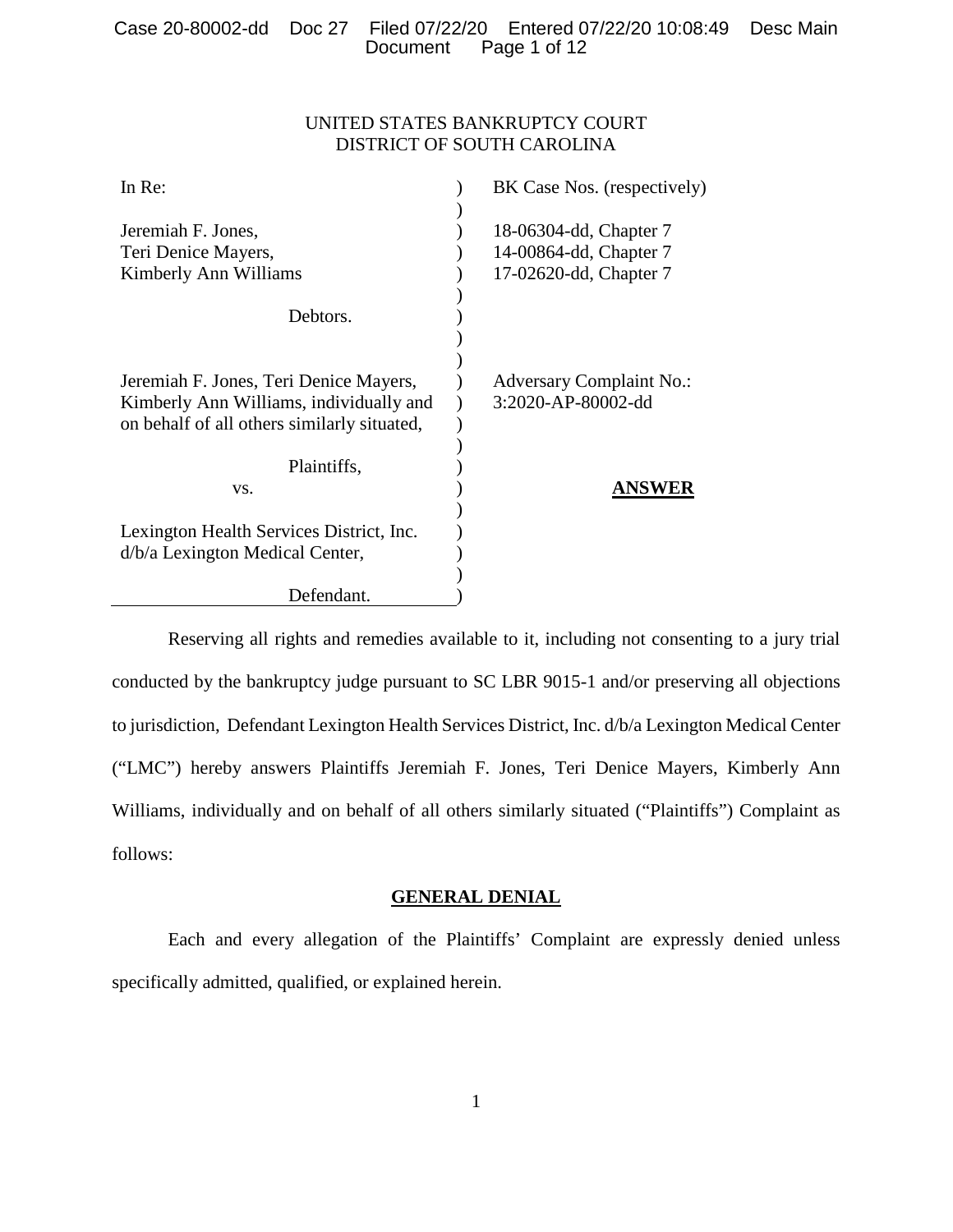#### **FOR A FIRST DEFENSE**

1. LMC is without sufficient information to form a belief as to the truth or falsity of the allegations contained in Paragraph 1 and, therefore, denies those allegations.

2. LMC is without sufficient information to form a belief as to the truth or falsity of the allegations contained in Paragraph 2 and, therefore, denies those allegations.

3. LMC denies Paragraph 3.

4. LMC admits that, as a political subdivision of Lexington County and the State of South Carolina, it is authorized to use the South Carolina Setoff Debt Collection Program, as further defined in S.C. Code Ann. § 12-56-10, *et seq*. LMC denies any remaining allegations contained in Paragraph 4.

5. LMC denies Paragraph 5.

6. LMC denies Paragraph 6.

7. LMC denies Paragraph 7.

8. LMC denies Paragraph 8.

9. LMC denies Paragraph 9.

10. LMC denies Paragraph 10.

11. Paragraph 11 concerns written court filings that speak for themselves, and LMC denies any allegations inconsistent with those documents. LMC further denies any legal conclusions alleged in regard to those filings.

12. Paragraph 12 states a legal conclusion to which no response is required. To the extent a response is required, LMC denies the same.

13. Paragraph 13 states a legal conclusion to which no response is required. To the extent a response is required, LMC denies the same.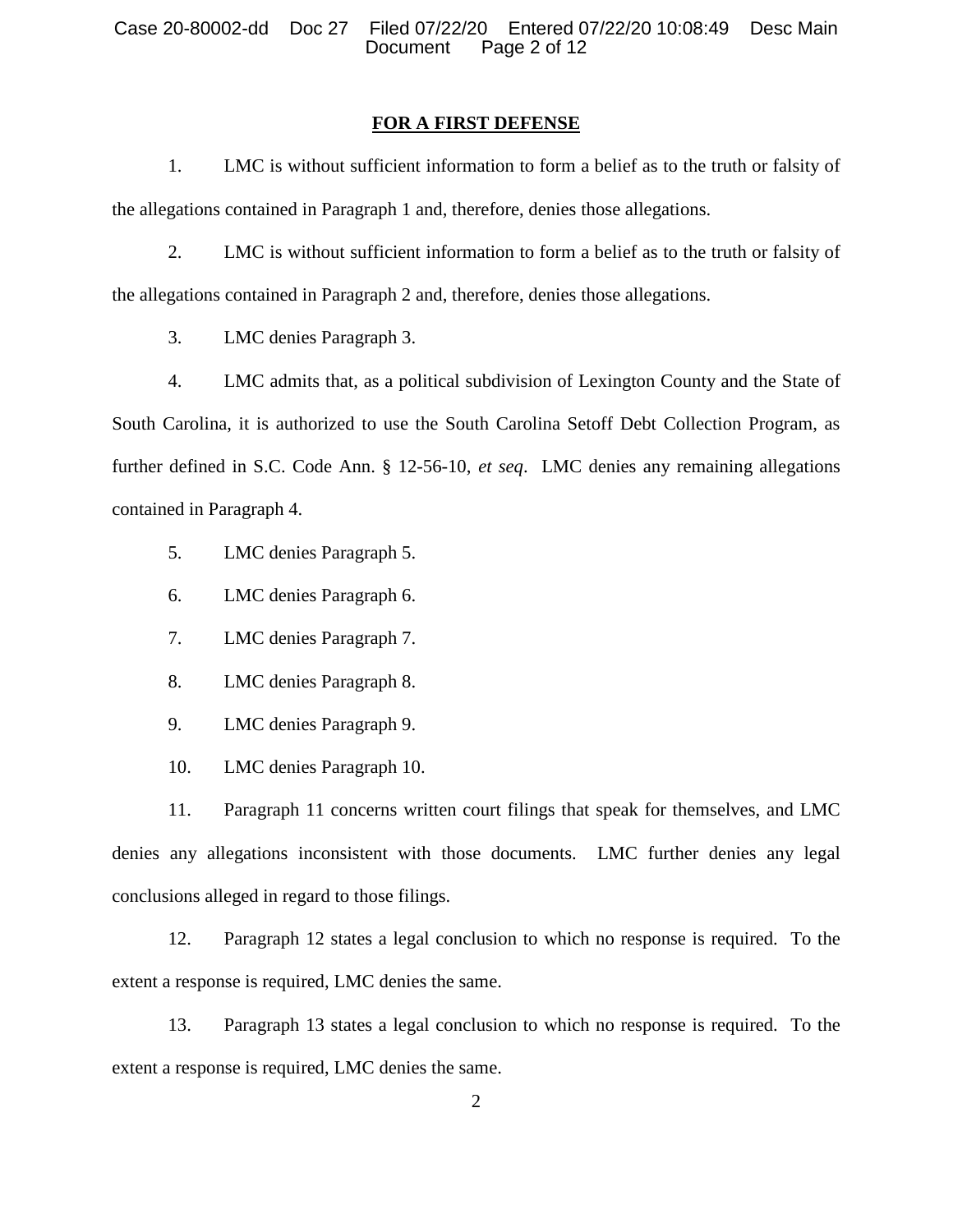#### Case 20-80002-dd Doc 27 Filed 07/22/20 Entered 07/22/20 10:08:49 Desc Main Document Page 3 of 12

14. Paragraph 14 states a legal conclusion to which no response is required. To the extent a response is required, LMC denies the same.

15. Paragraph 15 states a legal conclusion to which no response is required. To the extent a response is required, LMC denies the same.

16. Paragraph 16 states a legal conclusion to which no response is required. To the extent a response is required, LMC denies the same.

17. LMC is without sufficient information to form a belief as to the truth or falsity of the allegations contained in Paragraph 17 and, therefore, denies those allegations.

18. LMC is without sufficient information to form a belief as to the truth or falsity of the allegations contained in Paragraph 18 and, therefore, denies those allegations.

19. LMC is without sufficient information to form a belief as to the truth or falsity of the allegations contained in Paragraph 19 and, therefore, denies those allegations.

20. In response to Paragraph 20, LMC admits that its principal place of business and headquarters are in Lexington, South Carolina. LMC incorporates its response to Paragraph 3 and denies any allegations inconsistent therewith.

21. Paragraph 21 concerns written court filings that speak for themselves, and LMC denies any allegations inconsistent with those documents. LMC further denies any legal conclusions alleged in regards to those filings.

22. Paragraph 22 concerns written court filings that speak for themselves, and LMC denies any allegations inconsistent with those documents. LMC further denies any legal conclusions alleged in regards to those filings.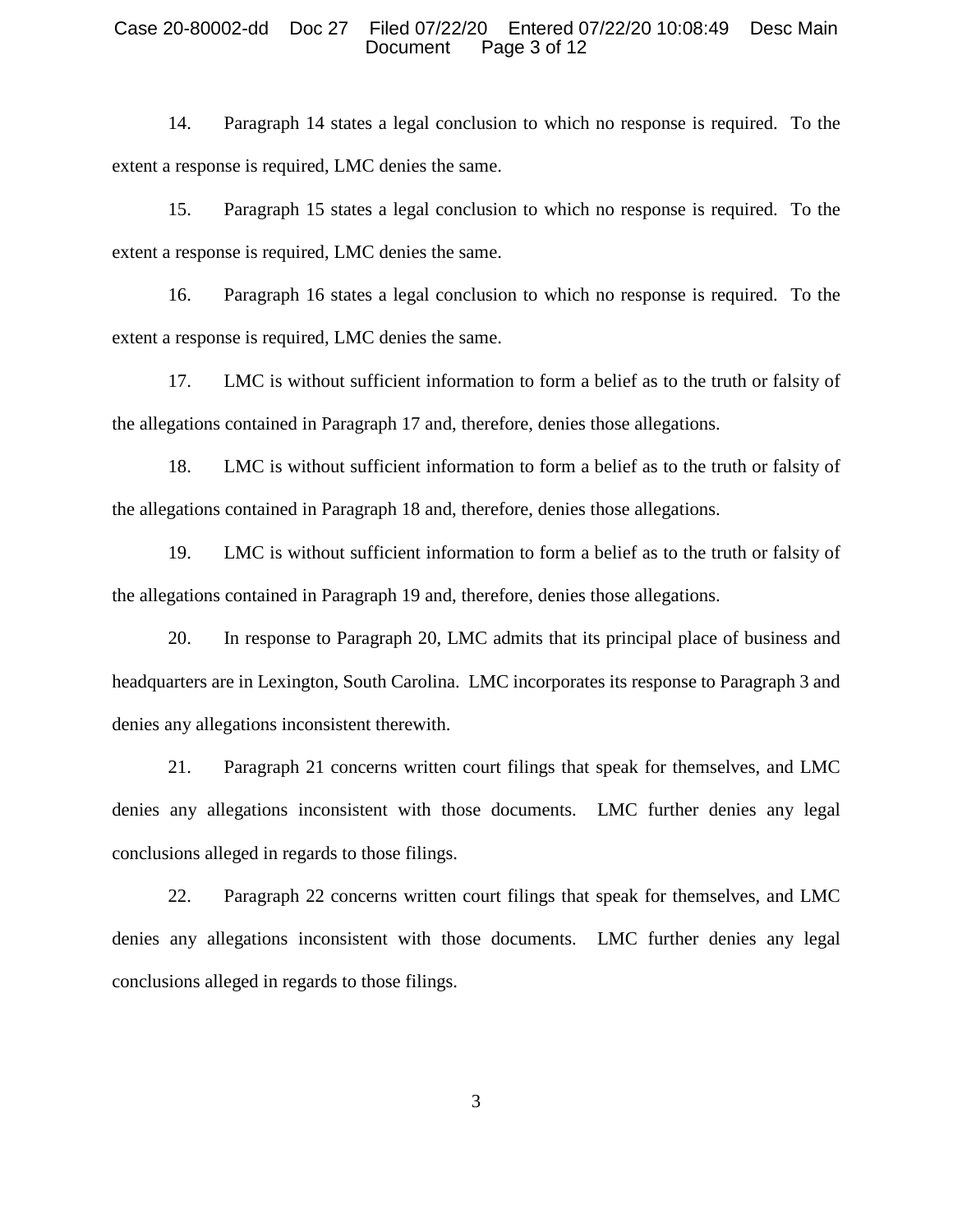#### Case 20-80002-dd Doc 27 Filed 07/22/20 Entered 07/22/20 10:08:49 Desc Main Document Page 4 of 12

23. Paragraph 23 concerns written court filings that speak for themselves, and LMC denies any allegations inconsistent with those documents. LMC further denies any legal conclusions alleged in regards to those filings.

24. Paragraph 24 states a legal conclusion to which no response is required. To the extent a response is required, LMC denies the same.

25. Paragraph 25 states a legal conclusion to which no response is required. To the extent a response is required, LMC denies the same.

26. LMC denies Paragraph 26.

27. Paragraph 27 concerns written court filings that speak for themselves, and LMC denies any allegations inconsistent with those documents. LMC further denies any legal conclusions alleged in regards to those filings.

28. Paragraph 28 concerns written court filings that speak for themselves, and LMC denies any allegations inconsistent with those documents. LMC further denies any legal conclusions alleged in regards to those filings.

29. Paragraph 29 concerns written court filings that speak for themselves, and LMC denies any allegations inconsistent with those documents. LMC further denies any legal conclusions alleged in regards to those filings.

30. Paragraph 30 states a legal conclusion to which no response is required. To the extent a response is required, LMC denies the same.

31. Paragraph 31 concerns written court filings that speak for themselves, and LMC denies any allegations inconsistent with those documents. LMC further denies any legal conclusions alleged in regards to those filings.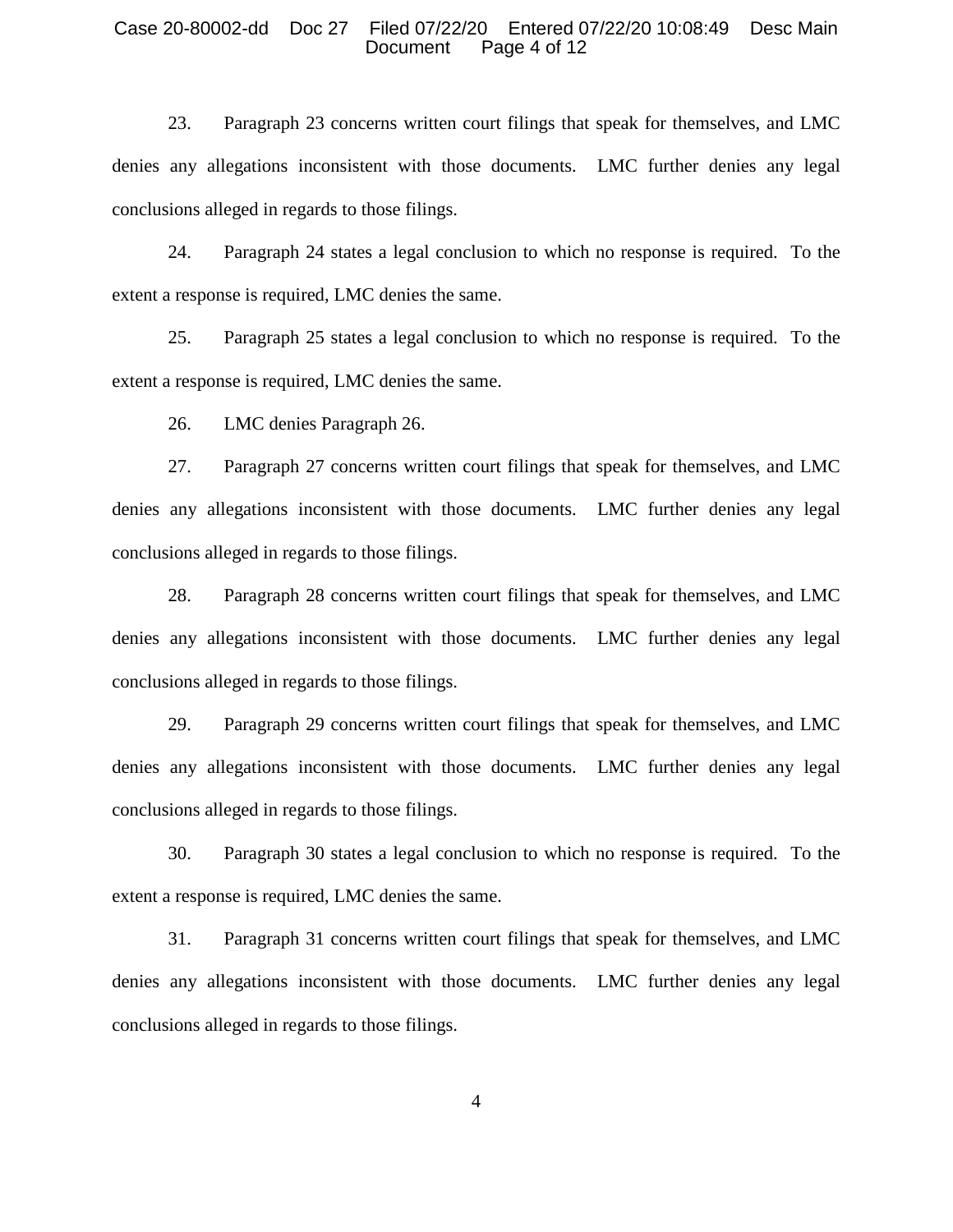#### Case 20-80002-dd Doc 27 Filed 07/22/20 Entered 07/22/20 10:08:49 Desc Main Document Page 5 of 12

32. Paragraph 32 concerns written court filings that speak for themselves, and LMC denies any allegations inconsistent with those documents. LMC further denies any legal conclusions alleged in regards to those filings.

33. Paragraph 33 concerns written court filings that speak for themselves, and LMC denies any allegations inconsistent with those documents. LMC further denies any legal conclusions alleged in regards to those filings.

34. LMC is without sufficient information to form a belief as to the truth or falsity of the allegations contained in Paragraph 34 and, therefore, denies those allegations.

35. Paragraph 35 states a legal conclusion to which no response is required. To the extent a response is required, LMC denies the same.

36. LMC is without sufficient information to form a belief as to the truth or falsity of the allegations contained in Paragraph 36 and, therefore, denies those allegations.

37. LMC denies Paragraph 37.

38. LMC is without sufficient information to form a belief as to the truth or falsity of the allegations contained in Paragraph 38 and, therefore, denies those allegations.

39. LMC admits Paragraph 39 inasmuch it addresses LMC's statutory authority to use the Setoff Debt Collection Program. LMC denies any remaining allegations in Paragraph 39 that are inconsistent therewith.

40. LMC denies Paragraph 40.

41. LMC denies Paragraph 41.

42. Paragraph 42 concerns written court filings that speak for themselves, and LMC denies any allegations inconsistent with those documents. LMC further denies any legal conclusions alleged in regards to those filings.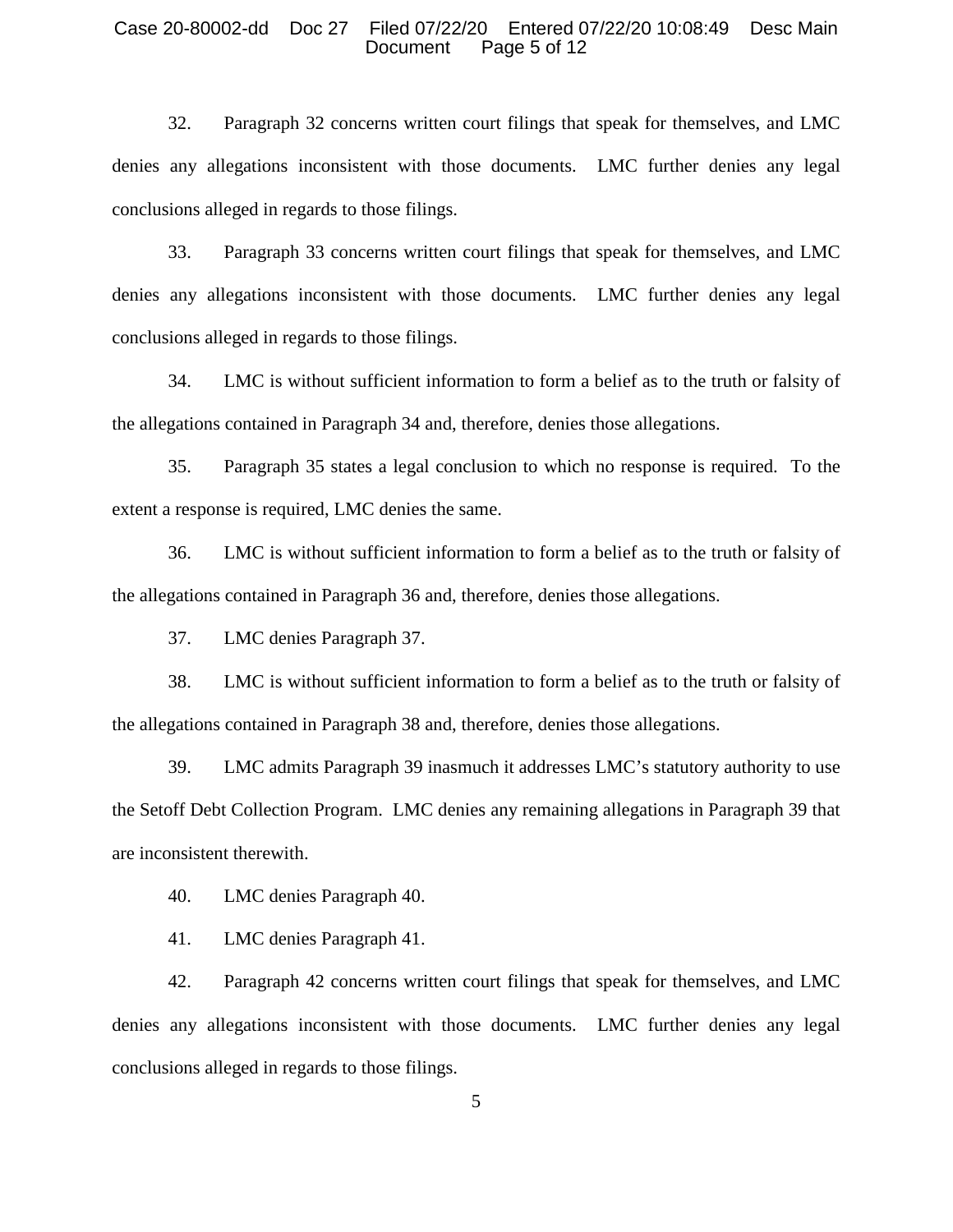#### Case 20-80002-dd Doc 27 Filed 07/22/20 Entered 07/22/20 10:08:49 Desc Main Document Page 6 of 12

43. Paragraph 43 concerns written court filings that speak for themselves, and LMC denies any allegations inconsistent with those documents. LMC further denies any legal conclusions alleged in regards to those filings.

44. Paragraph 44 concerns written court filings that speak for themselves, and LMC denies any allegations inconsistent with those documents. LMC further denies any legal conclusions alleged in regards to those filings.

45. Paragraph 45 states a legal conclusion to which no response is required. To the extent a response is required, LMC denies the same.

46. Paragraph 46 concerns written court filings that speak for themselves, and LMC denies any allegations inconsistent with those documents. LMC further denies any legal conclusions alleged in regards to those filings.

47. Paragraph 47 concerns written court filings that speak for themselves, and LMC denies any allegations inconsistent with those documents. LMC further denies any legal conclusions alleged in regards to those filings.

48. Paragraph 48 concerns written court filings that speak for themselves, and LMC denies any allegations inconsistent with those documents. LMC further denies any legal conclusions alleged in regards to those filings.

49. LMC is without sufficient information to form a belief as to the truth or falsity of the allegations contained in Paragraph 49 and, therefore, denies those allegations.

50. Paragraph 50 states a legal conclusion to which no response is required. To the extent a response is required, LMC denies the same.

51. LMC is without sufficient information to form a belief as to the truth or falsity of the allegations contained in Paragraph 51 and, therefore, denies those allegations.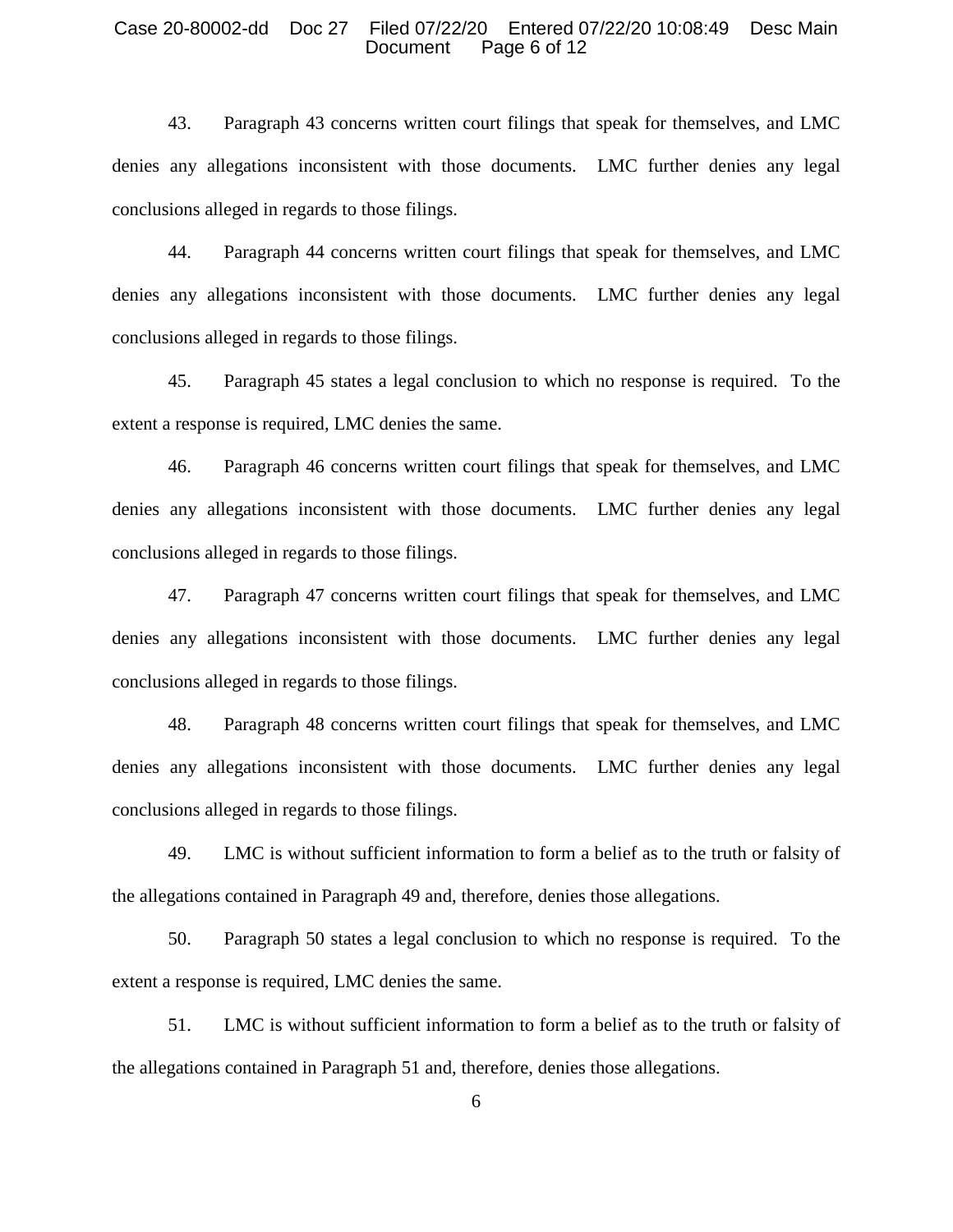#### Case 20-80002-dd Doc 27 Filed 07/22/20 Entered 07/22/20 10:08:49 Desc Main Document Page 7 of 12

52. LMC denies Paragraph 52.

53. LMC is without sufficient information to form a belief as to the truth or falsity of the allegations contained in Paragraph 53 and, therefore, denies those allegations.

54. LMC admits Paragraph 54 inasmuch it asserts that LMC possesses statutory authority to use the Setoff Debt Collection Program. LMC denies any remaining allegations in Paragraph 54 that are inconsistent therewith.

55. LMC admits Paragraph 55 inasmuch it asserts that LMC possesses statutory authority to use the Setoff Debt Collection Program. LMC denies any remaining allegations in Paragraph 55 that are inconsistent therewith.

56. LMC denies Paragraph 56.

57. Paragraph 57 states a legal conclusion to which no response is required. To the extent a response is required, LMC denies the same.

58. Paragraph 58 states a legal conclusion to which no response is required. To the extent a response is required, LMC denies the same.

59. Paragraph 59 states a legal conclusion to which no response is required. To the extent a response is required, LMC denies the same.

60. LMC denies Paragraph 60.

- 61. LMC denies Paragraph 61.
- 62. LMC denies Paragraph 62.

63. LMC denies Paragraph 63.

64. LMC denies Paragraph 64.

65. Responding to Paragraph 65, Plaintiff incorporates its responses to the proceeding paragraphs as if repeated verbatim herein.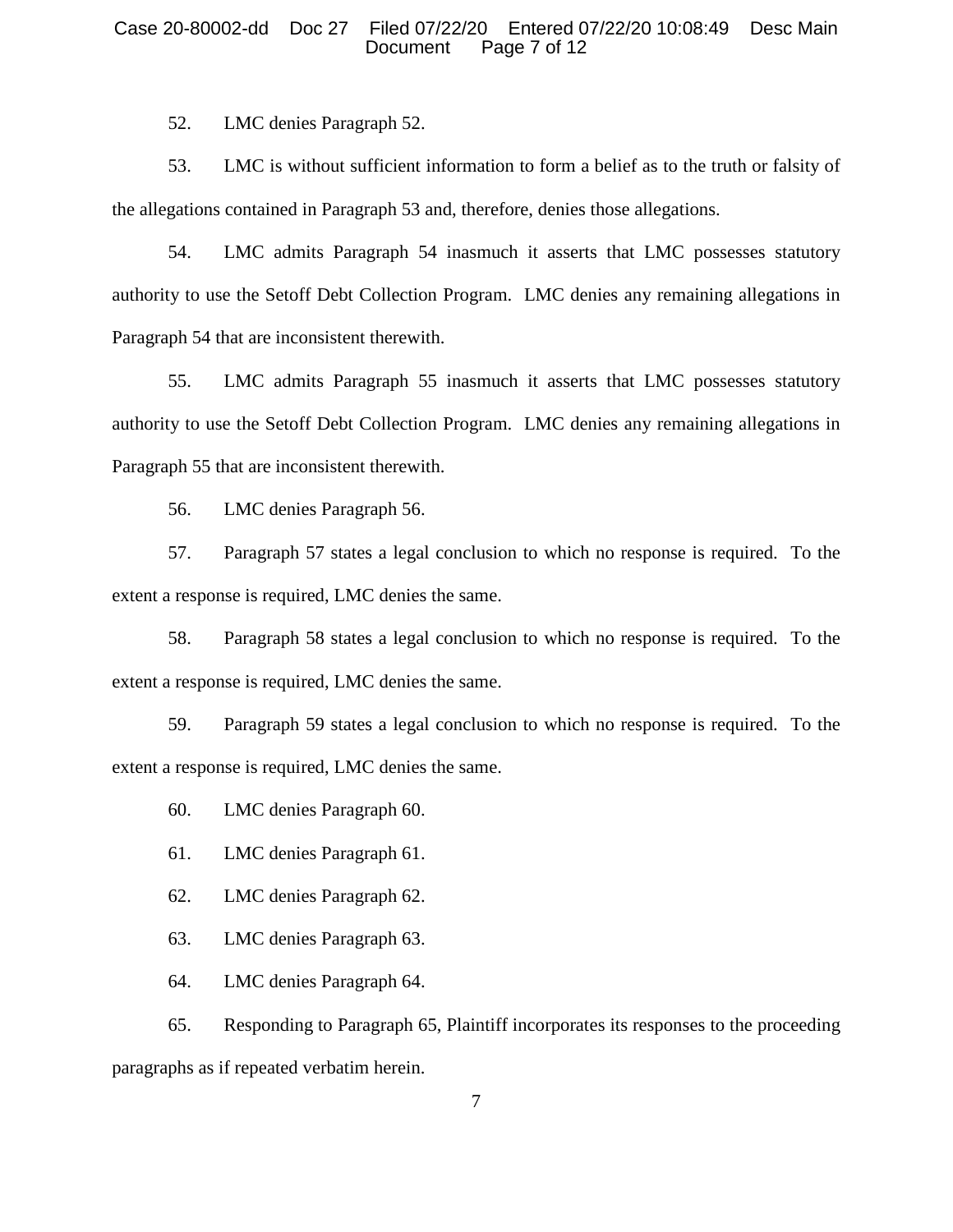# Case 20-80002-dd Doc 27 Filed 07/22/20 Entered 07/22/20 10:08:49 Desc Main Document Page 8 of 12

66. LMC denies Paragraph 66.

67. LMC denies Paragraph 67.

68. Paragraph 68 states a legal conclusion to which no response is required. To the

extent a response is required, LMC denies the same.

69. LMC denies Paragraph 69.

70. Responding to Paragraph 70, Plaintiff incorporates its responses to the proceeding

paragraphs as if repeated verbatim herein.

71. LMC denies Paragraph 71.

72. LMC denies Paragraph 72.

73. LMC denies Paragraph 73.

74. Responding to Paragraph 74, Plaintiff incorporates its responses to the proceeding

paragraphs as if repeated verbatim herein.

75. LMC denies Paragraph 75.

- 76. LMC denies Paragraph 76.
- 77. LMC denies Paragraph 77.
- 78. LMC denies Paragraph 78.
- 79. LMC denies Paragraph 79.
- 80. LMC denies paragraph 80.

81. LMC denies the prayer for relief Paragraph beginning with WHEREFORE, including its subparts a. through d.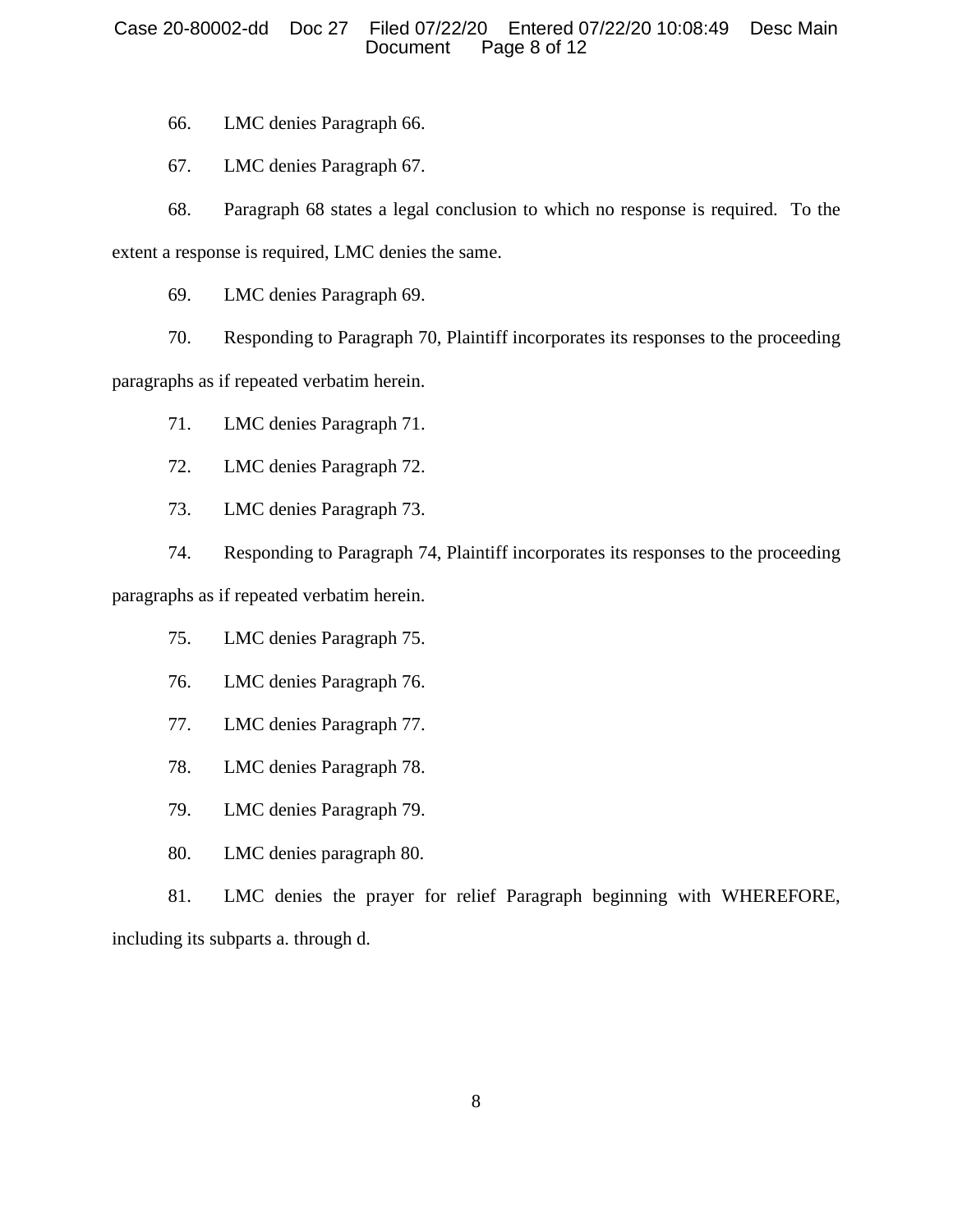# **FOR A SECOND DEFENSE**

For the reasons set forth in LMC's previously filed motion to dismiss (Dkt. No. 11), which is incorporated herein by reference, Plaintiffs' claims fail to state a claim for relief against LMC upon which relief may be granted and, therefore, should be dismissed.

# **FOR A THIRD DEFENSE**

Plaintiffs are comparatively or contributorily at fault for their damages, if any.

# **FOR A FOURTH DEFENSE**

Plaintiffs failed to mitigate their damages, if any exist and are proven at trial.

# **FOR A FIFTH DEFENSE**

LMC pleads the defense of set off. To the extent that Plaintiffs obtain any monetary

recovery against LMC, such recovery should be set off by the amounts owed by Plaintiffs to LMC.

# **FOR A SIXTH DEFENSE**

Plaintiffs' claims in equity are barred because they have an adequate remedy at law.

# **FOR A SEVENTH DEFENSE**

To the extent that Plaintiffs or any purported class member seeks punitive damages, LMC

affirmatively pleads the following in regard to punitive damages:

- (a) An award of punitive damages in this civil action would amount to a deprivation of property without due process of law in violation of the Fifth and Fourteenth Amendments to the United States Constitution and the corresponding provisions of the South Carolina Constitution.
- (b) An award of punitive damages in this civil action would violate the due process provisions of the Fifth and Fourteenth Amendments to the United States Constitution and the corresponding provisions of the South Carolina Constitution;
- (c) The criteria used for determining whether and in what amount punitive damages may be awarded are impermissible, vague, imprecise, and inconsistent and, therefore violate the due process provisions of the Fifth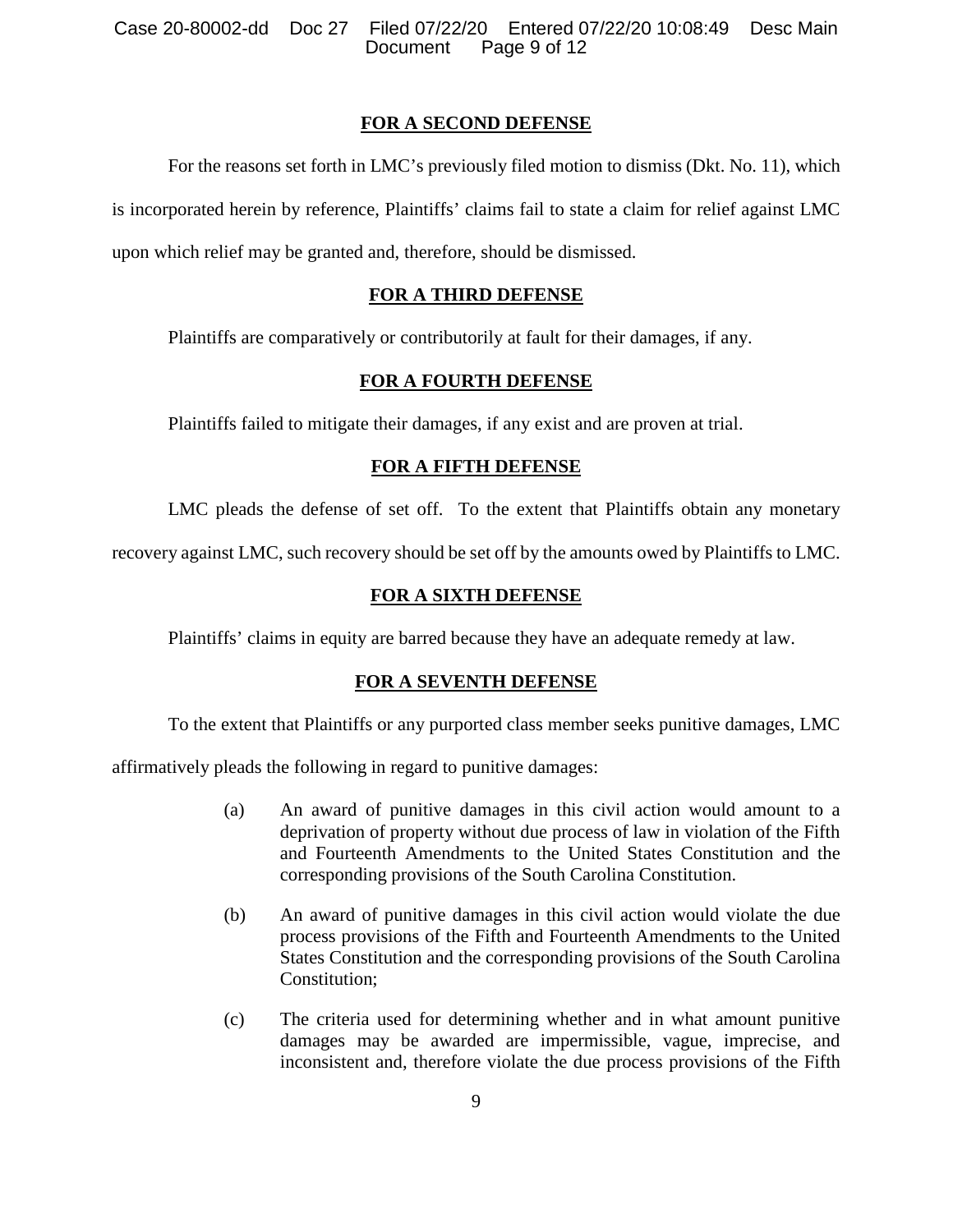## Case 20-80002-dd Doc 27 Filed 07/22/20 Entered 07/22/20 10:08:49 Desc Main Document Page 10 of 12

and Fourteenth Amendments to the United States Constitution and the corresponding provisions of the South Carolina Constitution;

(d) LMC specifically incorporates by reference any and all applicable South Carolina and Untied States Supreme Court standards or limitations regarding the determination and/or enforceability of punitive damages awards.

### **FOR AN EIGHTH DEFENSE**

Plaintiffs' damages, to the extent they have any, were proximately caused by the acts or

omissions of third parties and not by the acts or omissions of the LMC.

# **FOR A NINTH DEFENSE**

LMC would show that Plaintiffs' claims are barred by the doctrines of waiver, estoppel,

laches, unclean hands, release, and/or accord and satisfaction.

# **FOR A TENTH DEFENSE**

Plaintiffs' damages, if any exist and are proven at trial, were proximately caused by

Plaintiffs' own acts or omissions, and not by the acts or omissions of the Defendant.

## **FOR AN ELEVENTH DEFENSE**

Plaintiffs' claims are barred by the plain terms of the Setoff Debt Collection Act, S.C. Code

Ann. § 12-56-10, *et seq*.

### **FOR A TWELFTH DEFENSE**

Plaintiffs' claims are barred by the applicable statutes of limitations and/or the doctrine of laches.

# **FOR A THIRTEENTH DEFENSE**

Plaintiffs' claims should be dismissed, in whole or in part, because Plaintiffs failed to

exhaust their administrative remedies before filing his complaint.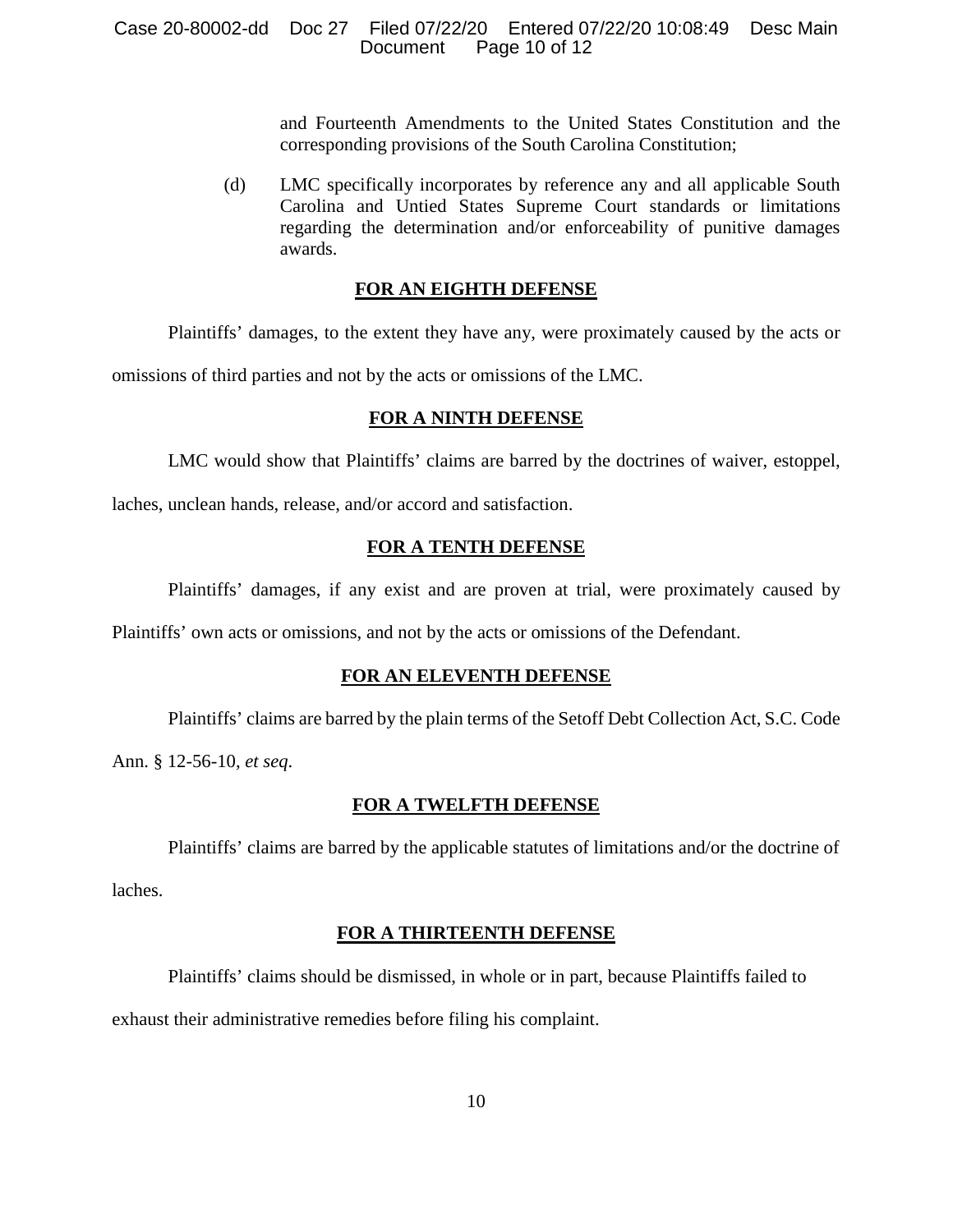### Case 20-80002-dd Doc 27 Filed 07/22/20 Entered 07/22/20 10:08:49 Desc Main Document Page 11 of 12

#### **FOR A FOURTEENTH DEFENSE**

LMC would show that any actions taken by LMC or procedures followed by LMC concerning Plaintiffs or any purported class members were taken in good faith, in a commercially reasonable manner, and that said actions and/or procedures were authorized by contract or law, commercially reasonable in time or manner, and therefore, Plaintiffs or any purported class members are precluded from recovery against LMC.

### **FOR A FIFTEENTH DEFENSE**

LMC's conduct was lawful and caused no harm, and therefore, Plaintiffs cannot establish their burden to show that LMC acted in contravention of applicable law.

#### **FOR A SIXTEENTH DEFENSE**

Plaintiffs' lack capacity and standing to maintain this action.

### **FOR A SEVENTEENTH DEFENSE**

Plaintiffs' claims are moot and, therefore, should be dismissed.

#### **FOR AN EIGHTEENTH DEFENSE**

Plaintiffs' claims, including their claims for punitive damages, should be dismissed because LMC has sovereign immunity to those claims.

#### **FOR A NINETEENTH DEFENSE**

Plaintiffs' putative class allegations and claims should be stricken and/or dismissed because Plaintiffs are improper class representatives and because their claims cannot satisfy the requirements of Rule 23 of the Federal Rules of Civil Procedure and/or any other federal law governing class actions.